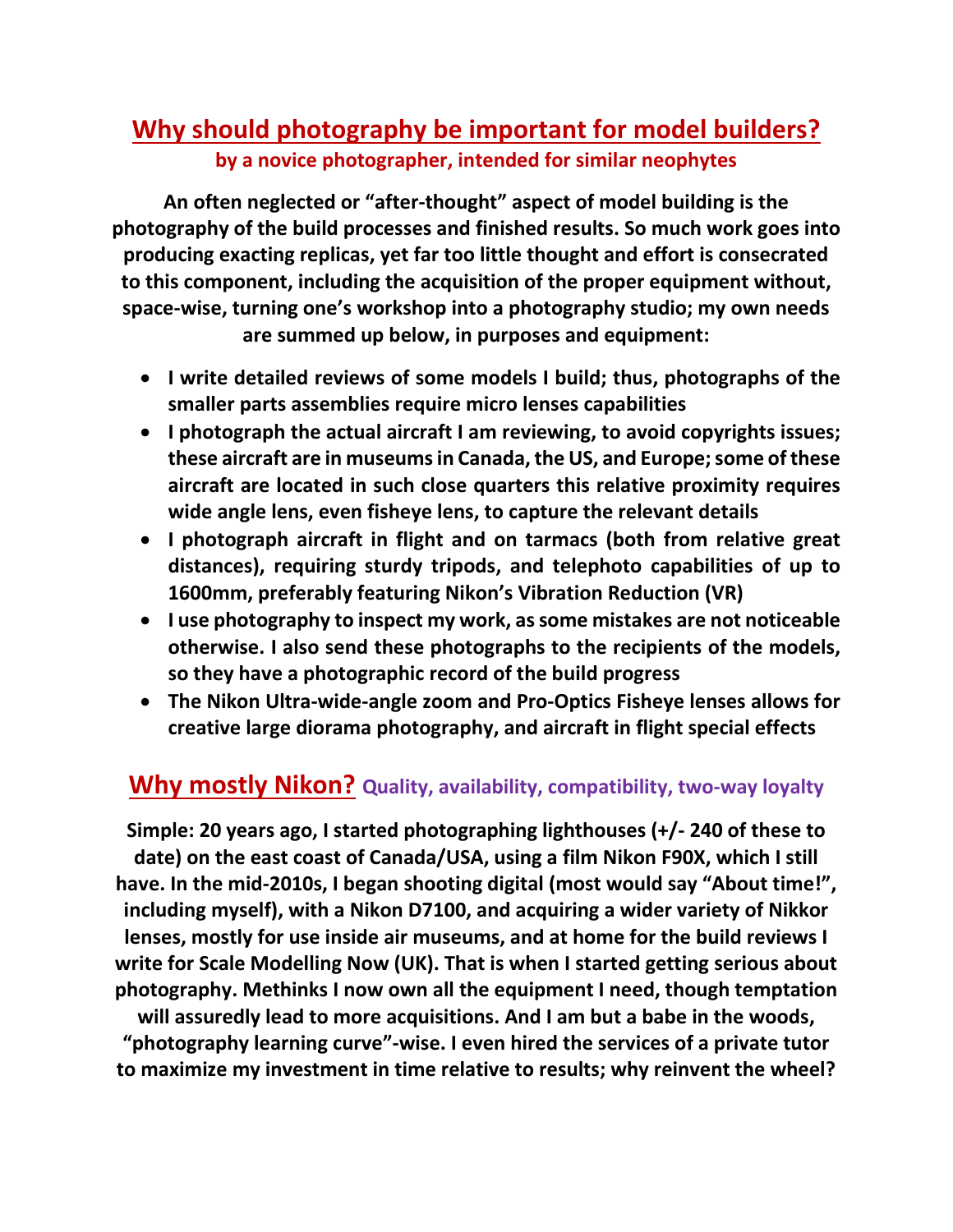#### **Cameras**

**7 Nikon bodies: D7100, D300, D90, D70, D50, D40, F90X Secondary camera: Nikon Coolpix L340, w/lens adaptor, filter, flower hood**

## **Lenses ("HB" denotes Nikon hoods)**

**1. 8mm DX f/3.5 Fisheye Pro-Optic w/flower hood**

**2. Nikon AF-P DX Ultra-wide angle zoom 10-20mm f/4.5-5.6G VR w/HB-81**

**3. Nikon AF-S DX 18-55mm f/3.5-5.6 w/Quantaray 52mm C-PL filter w/HB-69**

**4. Nikon AF-S DX Nikkor 18-135mm f/3.5-5.6G ED w/HB-32**

**5. Nikon AF DX Nikkor 24-120mm f/3.5-5.60D w/HB-11**

**6. Nikon AF FX Nikkor 28-105mm f/3.5-4.5D w/HB-18**

*7.* **Nikon AF-S DX Nikkor 55-200mm f/4-5.6 ED VR w/HB-37**

**8. Nikon AF-D ED FX Nikkor 70-300mm f/4-5.6G w/HB-15**

**9. Vivitar FX 75-200mm f/4.5 Macro Focusing Zoom w/Nikon F-Mount Adapter, hood**

**10. Yongnuo FX YN50mm f/1.8 AF G Large Aperture, for Nikon**

**11. Nikon AF-S DX Micro Nikkor 40mm f/2.8G w/HB-61**

**12. Nikon AF-S DX Micro Nikkor 85mm 1:35G ED VR w/HB-55**

**13. Sigma AF FX 100-600mmD f/4.5-6.7 for Nikon AF D mounts w/hood, including**

**Tamron-F AF FX Tele-converter 2X N-AFd BBAR MC7**

**14. Opteka FX HD 420-1600mm f/8.3-16 w/2X Teleconverter, T-mount for Nikon, hood**

**15. Starscope Monocular Telescope Gen 2, for Smartphone camera**

## **Remote shutters**

**D7100 Remotes: Shutter Cord MC-DC2; Infrared Wireless Shutter Control ML-L3 D300 Remote: Shutter Cord MC-30**

## **Lighting**

**Constant lighting: two Lumahawk LMX-LD48A LED Ring Lights Nikon Speedlight Flash SB-22s**

**Supplemental non lens-mounted lighting: Acetaken desk-clamped ring LED, 3-hues settings**

## **Tripods**

**Tripods: Manfrotto MT190XPRO3 with MHXPRO-BHQ2 head; Velbon CX540, 3-way pan head**

#### **Chargers/spare batteries**

**Two spare D7100 batteries w/charger; spare D40 battery w/charger; D50, D70, D90 chargers; D300 spare battery w/charger**

#### **Sundry**

**Assorted Nikon LensPen, memory cards, filters and anti-glare lens hoods Five "Nikon for Dummies" books: D40, D50, D90, D300s, D7100**

## **Backdrop, tarmacs**

**Airfield backdrop, 48" long x 18" high, on adjustable height photography table, with 48" x 24" tarmac; supplementary tarmacs (two): 18" x 20", for build progress purposes; more below**

#### **Obsolete gear**

**Canon T50 w/FD 50mm f/2, Vivitar Macro Focusing 75-200mm Zoom, and Starblitz flash**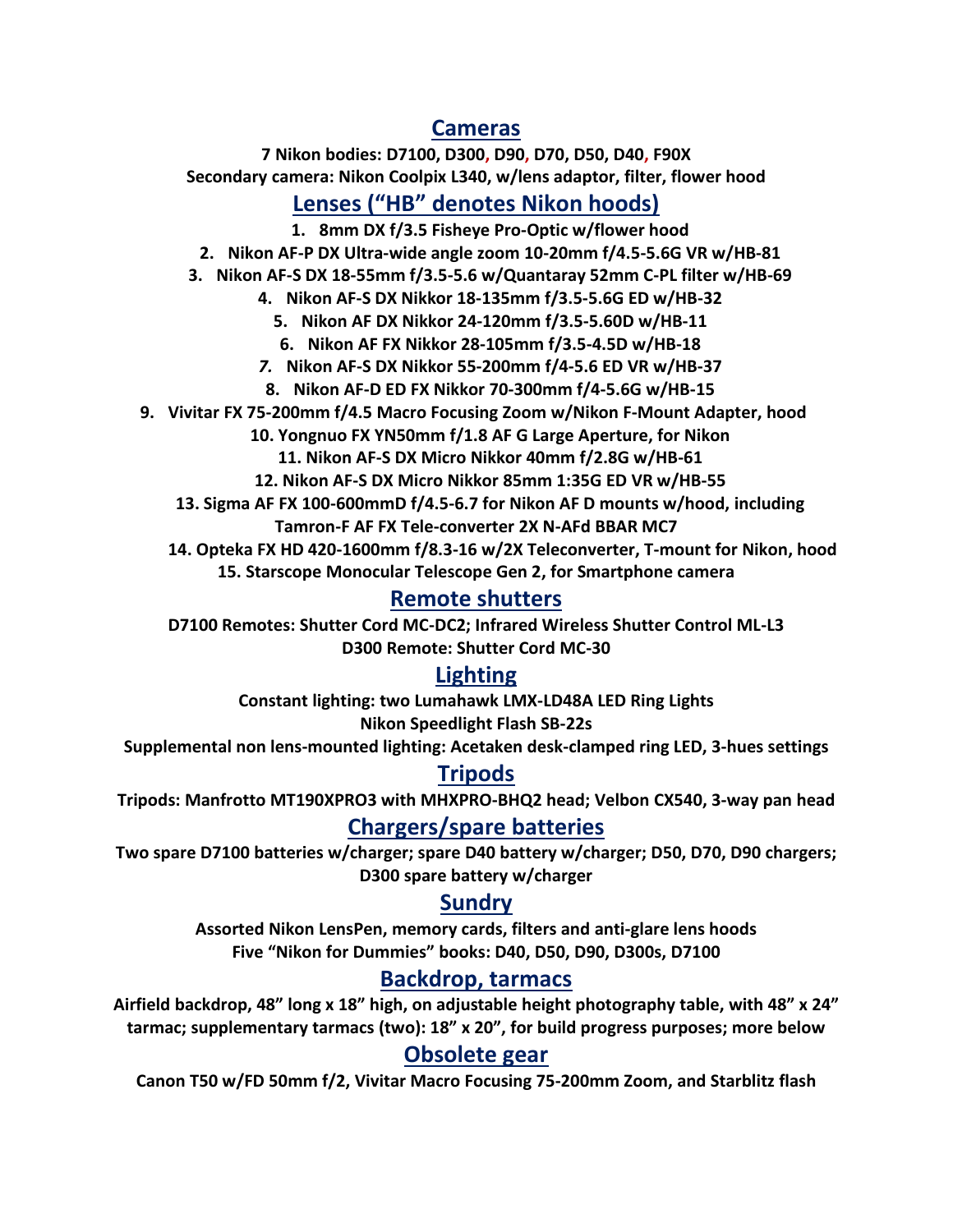

**Rear to front, left to right: Canon T50/FD 50mm f/2, Starblitz flash, Nikon LensPen F90X/Sigma 100-600mm, D40/Opteka 420-1600mm, D50/28-105mm, D70/55-200mm D90/24-120mm, D300/18-135, L340, Nikkor DX 10-20mm, Nikkor DX 85mm Nikkor FX 70-300mm, Vivitar 75-200mm, 2 x Lumahawk Ring Lights, Nikkor DX 18-55mm Nikkor 40mm, ML-L3 remote, Pro-Optic 8mm lens cap, Nikon SB-22 flash Not shown:**

**D7100/8mm fisheye (used in taking the above photograph), Yongnuo FX Y N50mm, Starscope Telescope, both tripods (one used in taking the photograph)**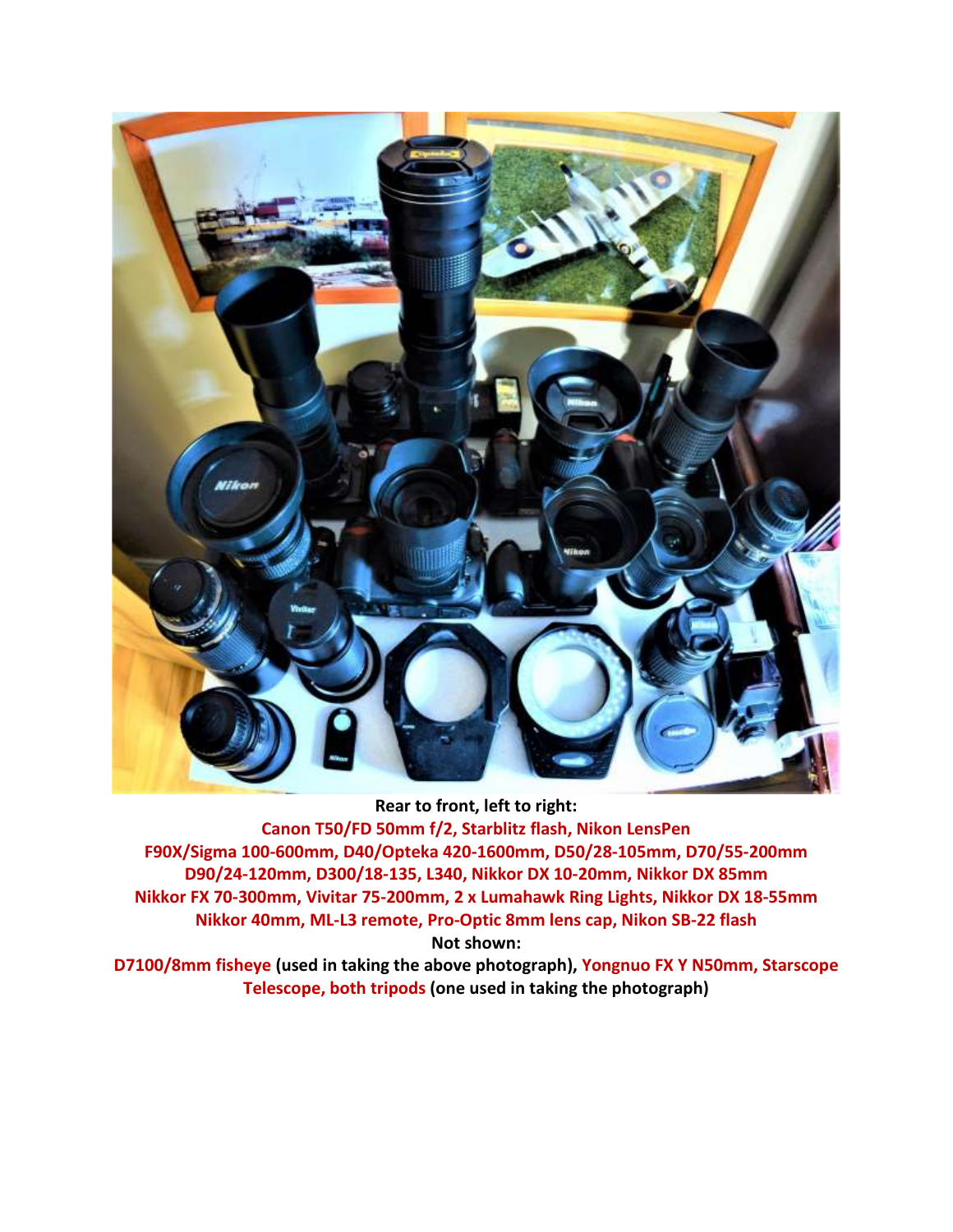#### **Backdrop, tarmacs**

**The attached photographsillustrate in a nutshell the two main components. The backdrop, 48"** in length and 18" in height, is a creation of W. Mark Roe, an aircraft enthusiast and a volunteer **at the Montreal Aviation Museum; he photographed the 6 000-foot runway of the Gatineau-Ottawa Executive Airport as the trees were starting to sport their autumnal splendor; this** montage of 6 panels is glued on a rigid 1/8" thick MDF board, secured in place atop a table:



**The tarmac is made using 9" x 12" 100-grit light-grey sandpaper glued onto another 1/8" thick** 4' x 2' MDF board, placed in front of the backdrop on that 30" high folding table; the joints are **scribed, and then weathered using a constantly-sharpened graphite pencil; the excess graphite** is dusted off, using a large soft paintbrush; one can add oil stains, tire marks, ... if so desired: